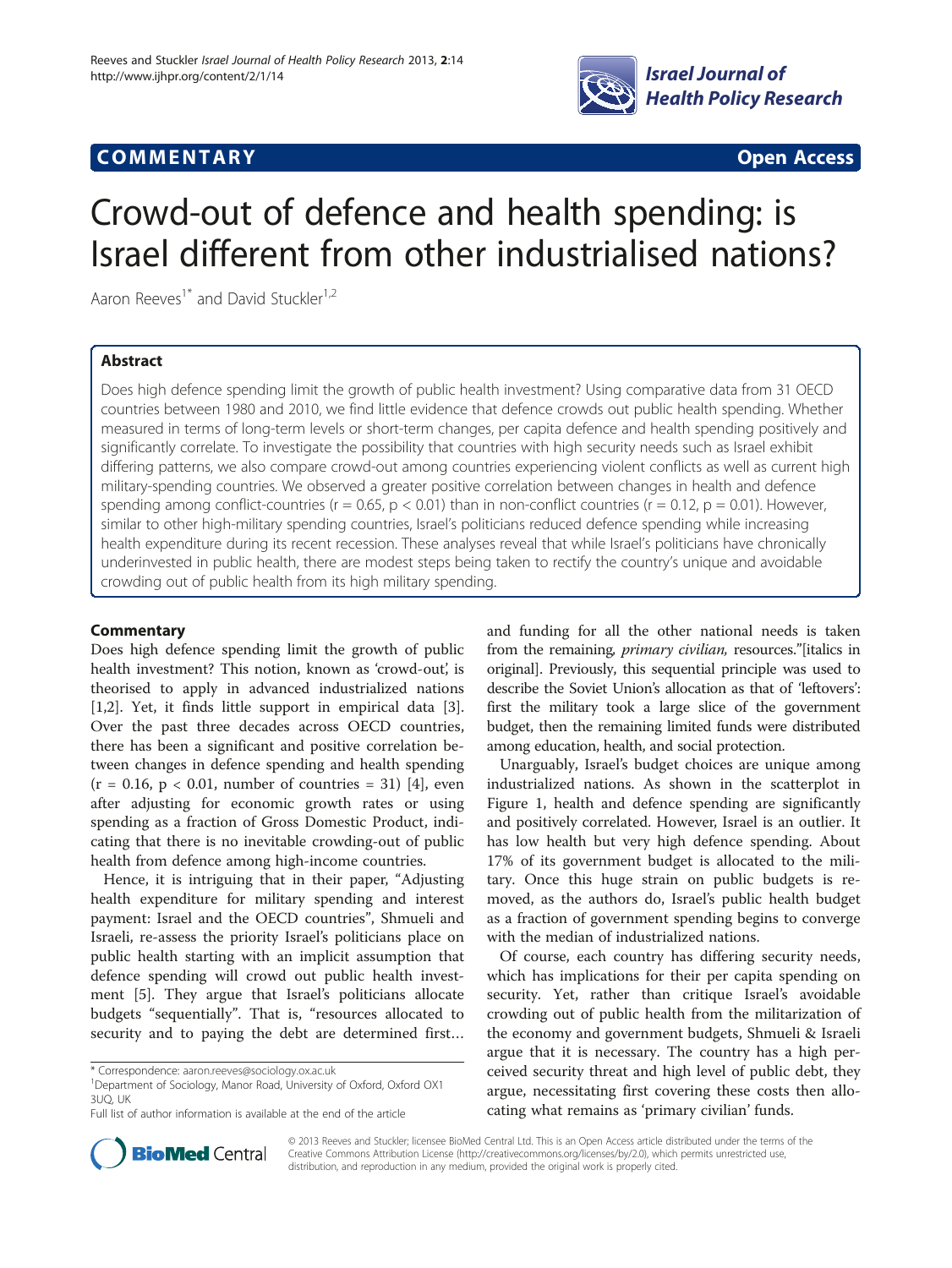<span id="page-1-0"></span>Reeves and Stuckler *Israel Journal of Health Policy Research* 2013, 2:14 Page 2 of 3 http://www.ijhpr.org/content/2/1/14



If the authors' argument about sequential allocation, or 'leftovers', hypothesis were true for Israel, we would see two budget shifts. First, during Israel's current recession, at a time when debt repayment rises and security needs have remained relatively constant (although some have argued these needs have increased in recent years), public health budgets would be reduced. Second, similar to Israel, we would see countries with high security needs, reflected in high military spending and incidents of violent conflict, exhibit a crowding out of defence budgets. To test these ideas, we used the Armed Conflict Dataset to measure conflict-years and -countries between 1980 and 2010 [[6,7\]](#page-2-0).

We found no support for either notion in the data describing Israel's policy choices.

First, at a time of rising debt, Israel's politicians chose to increase spending on health and reduce defence

(see Additional file [1\)](#page-2-0). It was a move that was triggered in part by popular protest. Street demonstrations calling for affordable housing, lower food prices, and more jobs and welfare spending occurred frequently throughout 2011 [[8,9](#page-2-0)]. More than 400,000 people protested in Tel Aviv [[10](#page-2-0)]. This social unrest led to the establishment of the Trajtenberg committee whose recommendations were partially implemented in October 2011, when the government voted to reduce military spending by \$1.2 billion dollars, against vigorous opposition by the defence ministry [\[11](#page-2-0)-[14](#page-2-0)].

Second, given Israel's potential security risks, we compared Israel's budget allocations with other countries with high security needs (as expressed by high military spending of >10% of public expenditure as well as experience of violent conflict). These countries included: Turkey, Korea, Chile, the United States, Azerbaijan, and Georgia. As shown in Table 1, we found that, similar to

Table 1 Trends in public health and military spending among countries with high military spending (>10% of public expenditure), years 2008–2010

| Country           | Military spending as a<br>percentage of total<br>public expenditure | Military spending<br>as a percentage<br>of GDP | Public health spending<br>as a percentage of total<br>public expenditure | Public health spending<br>as a percentage<br>of GDP | Real change in spending<br>between 2008 and 2010 |        |
|-------------------|---------------------------------------------------------------------|------------------------------------------------|--------------------------------------------------------------------------|-----------------------------------------------------|--------------------------------------------------|--------|
|                   |                                                                     |                                                |                                                                          |                                                     | <b>Military</b>                                  | Health |
| Turkey            | 10.1                                                                | 2.3                                            | 12.8                                                                     | 4.4                                                 | $-0.7$                                           | 120.5  |
| Republic of Korea | 13.6                                                                | 2.8                                            | 11.9                                                                     | 3.6                                                 | $-7.1$                                           | 287.4  |
| Israel            | 17.0                                                                | 7.1                                            | 10.2                                                                     | 4.5                                                 | $-153.8$                                         | 113.3  |
| Chile             | 18.0                                                                | 3.3                                            | 15.6                                                                     | 3.3                                                 | $-35.1$                                          | 104.8  |
| United States     | 18.8                                                                | 4.4                                            | 19.4                                                                     | 7.6                                                 | 148.4                                            | 642.1  |
| Azerbaijan        | 22.1                                                                | 3.3                                            | 3.1                                                                      | 0.8                                                 | $-24.6$                                          | 193.0  |
| Georgia           | 29.3                                                                | 8.5                                            | 4.8                                                                      | 1.8                                                 | $-108.2$                                         | 82.0   |

Source: World Bank World Development Indicators 2013 Edition.